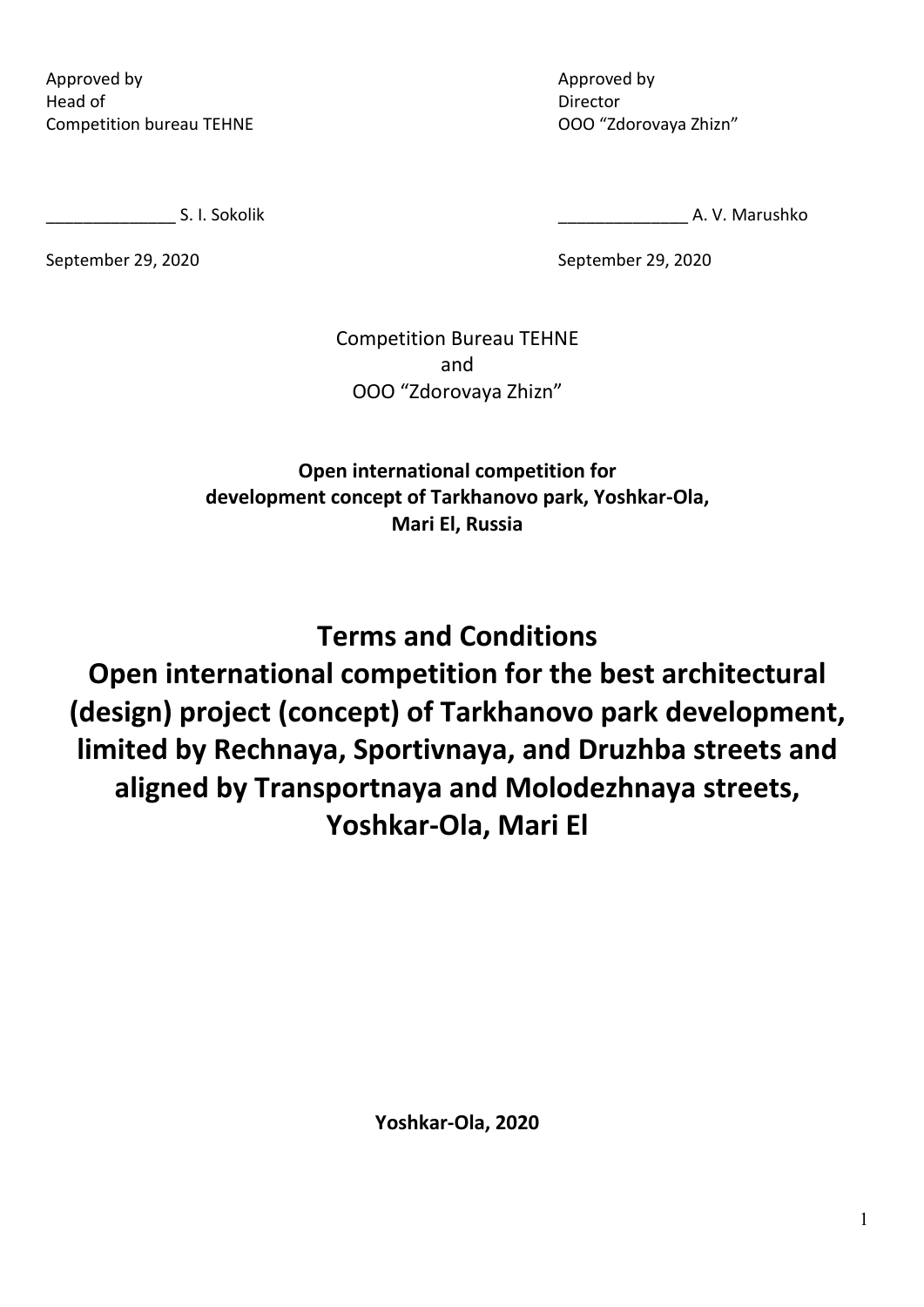## **1. Glossary. Terms and definitions**

For the purposes of this document, the following words and expressions used in these Competition Terms and Conditions (hereinafter referred to as the 'Competition Terms and Conditions') will have the meanings stipulated in this article:

#### **'Numeric Code'**

Free combination of six Arabic digits. For instance: 123456. Each Applicant/Participant is assigned Numeric Code by Organizer after registration.

#### **'Jury'**

Working collegial body formed by the Organizing Committee with due regard to the Customer's opinion in order to consider the applications submitted by the Participants of the Competition, to distribute winning places among the Participants of the Competition. The Jury includes experts in urban development, urban planning, architecture and the Customer's representatives. The members of the Jury will be appointed and act in their personal capacity and not as representatives of the organizations they are part of as members (participants) of their management bodies or as employees. They will neither accept nor ask any person for instructions on how to make decisions that fall within the competence of the Jury.

#### **'Customer'**

ООО "Zdorovaya Zhizn".

#### **'Application'**

Information and documents submitted by the Applicant/Participant for the participation in the Competition. The Application means the consent of the Applicant/Participant to participate in the Competition in accordance with the procedure and on the terms and conditions provided for in the Competition Documentation.

#### **'Catalogue of Registered Applications'**

Document drawn up by the Organizing Committee and combining the Applications submitted by the Participants that have passed the Technical Selection.

#### **'Competition'**

Open international competition for the best architectural (design) project (concept) of Tarkhanovo park development limited by Rechnaya, Sportivnaya, and Druzhba streets and aligned by Transportnaya and Molodezhnaya streets, Yoshkar-Ola, Mari El, conducted in keeping with the Terms and Conditions for selecting the best proposal from those developed by the Participants.

#### **'Competition Documentation'**

Documentation about the Competition, including:

- Competition Terms and Conditions;
- Initial Competition Documentation.

#### **'Competition Criteria'**

Criteria according to which the Jury evaluates and compares the Proposals submitted by the Participants. The Competition Criteria are listed in Appendix 4.

#### **'Proposal' ('Project')**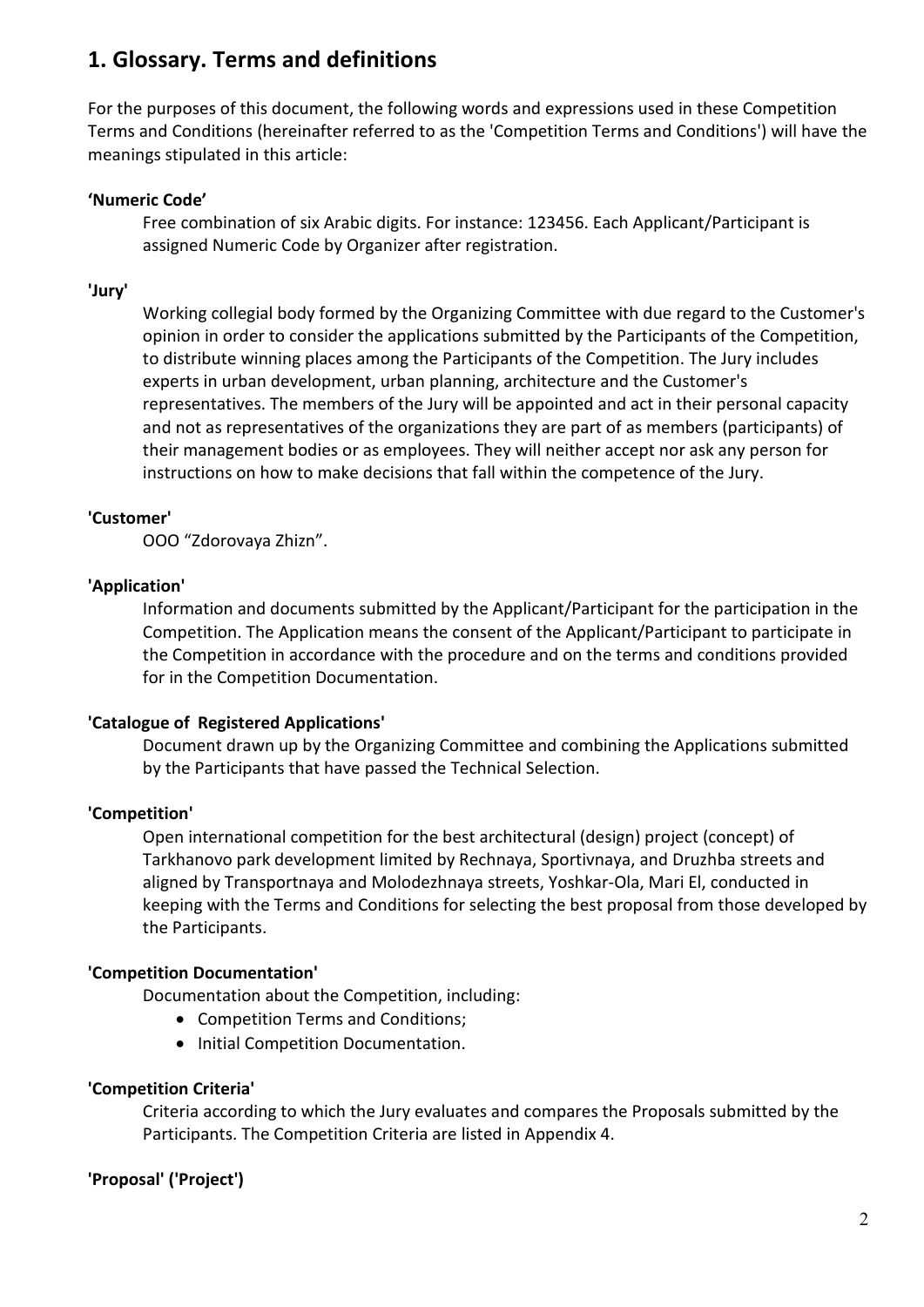The deliverables provided by the Participant for the development concept of Tarkhanovo park in Yoshkar-Ola in accordance with the requirements of the Competition Documentation and the Technical Requirements. The composition, content of and requirements for Proposals, as well as the requirements for their preparation are defined in Appendix 3.

#### **'Consortium'**

Association of two or more legal entities as a single Applicant/Participant.

#### **'Organizing Committee'**

Competition Bureau TEHNE.

#### **'Winners'**

Participants, whose Competition proposals are selected by the Jury out of all Competition proposals and considered the best.

#### **'Applicant'**

Any legal entity, individual entrepreneur, natural persons, or Consortium of legal entities, individual entrepreneurs willing to participate in the Competition.

#### **'Competition Website'**

Official internet representation of the Competition: TEHNE.com.

#### **'Competition territory'**

The territory of the Competition proposal anticipated implementation, including: — the land plot with a cadastral number 12:05:0201003:285 (the plot size is to be decreased from the side of the neighboring plot with a cadastral number 12:05:0201003:272, by way of cutting it through direct line across the river at the borderline with the neighboring plot); — the land plot with a cadastral number 12:05:0201003:286.

#### **'Technical Selection'**

Selection performed by the Organizing Committee, in terms of Applications' compliance with the requirements for submission.

#### **'Technical requirements'**

Detailed description of the Organizing Committee's and Customer's requirements for the Proposals developed by the Participants. See technical requirements in Appendix 5.

#### **'Competition Terms and Conditions'**

Competition Terms and Conditions contained in the Competition Documentation.

#### **'Participant'**

Applicant, whose Application has passed the Technical Selection and has been accepted for consideration. The Participant may be any legal entity, individual entrepreneur, natural person or a Consortium of legal entities, individual entrepreneurs willing to participate in the Competition.

If Participants are foreign nationals, participation of Russian specialists is welcome, with functional competence to secure landscape-architecture concept compliance with the Russian urban development standards and regulations.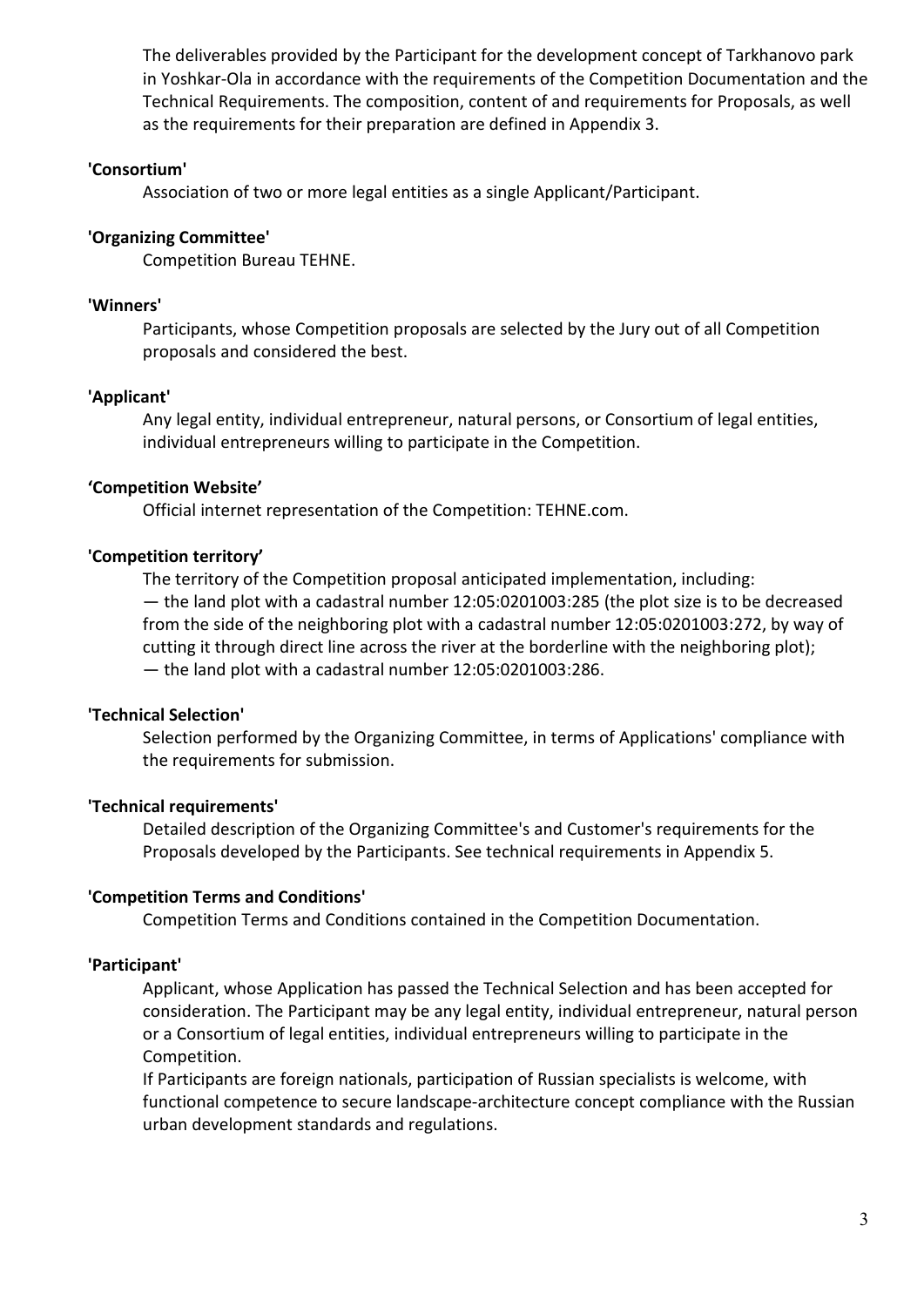# **2. General**

2.1. Purpose of the Competition.

Selection of the best development concept of Tarkhanovo park in Yoshkar-Ola.

2.2. Subject matter of the Competition.

Development concept of Tarkhanovo park in Yoshkar-Ola. The concept should include landscape, urban development, planning, volume-space and architectural solutions for the Competition Territory and correspond to the Competition Technical Requirements.

2.3. Competition schedule and deadlines.

The Competition is open and international. The Competition consists of one stage. The Competition schedule is defined in Appendix 1 to these Terms and Conditions.

2.4. Powers of the Organizing Committee.

The Organizing Committee will carry out the functions associated with the Competition, including:

- publication and placement of the Competition announcement;
- receiving messages, information and documents, including Applications and Proposals, from the Applicants and Participants;
- publication of the Competition-related announcements and notifications;
- creation and maintenance of the Competition webpage;
- interaction with the Jury;
- preparation of materials for the Jury meetings, including the Catalogue of Registered Applications;
- organization of the Jury meetings;
- explanation of the provisions of the Competition Documentation to the Applicants, Participants and Winners;
- minute-taking of the Jury meetings.

2.5. Powers and principles of operation.

The powers of the Jury will include:

- evaluation and comparison of the Applications submitted by the Participants, selection of Winners of the Competition;
- disqualification of Participants.

In their work, the Jury must abide by the principles of professionalism, independence of opinions and objectivity of judging, as well as the provisions of the Competition Documentation. The members of the Jury will carry out their activities free of charge.

## 2.6. Applicable law.

The relationship of the parties (Applicants, Participants, Organizing Committee and Customer) in connection with the Competition will be governed by the laws of the Russian Federation. In this case, the provisions of Articles 447—449 and Chapter 57 of the Civil Code of the Russian Federation will not apply to the procedure and to the terms and conditions of the Competition.

2.7. Effect of the Competition Terms and Conditions.

These Terms and Conditions will be binding on each Applicant from the moment the Applicant submits its Application.

2.8. Amendment to the Terms and Conditions.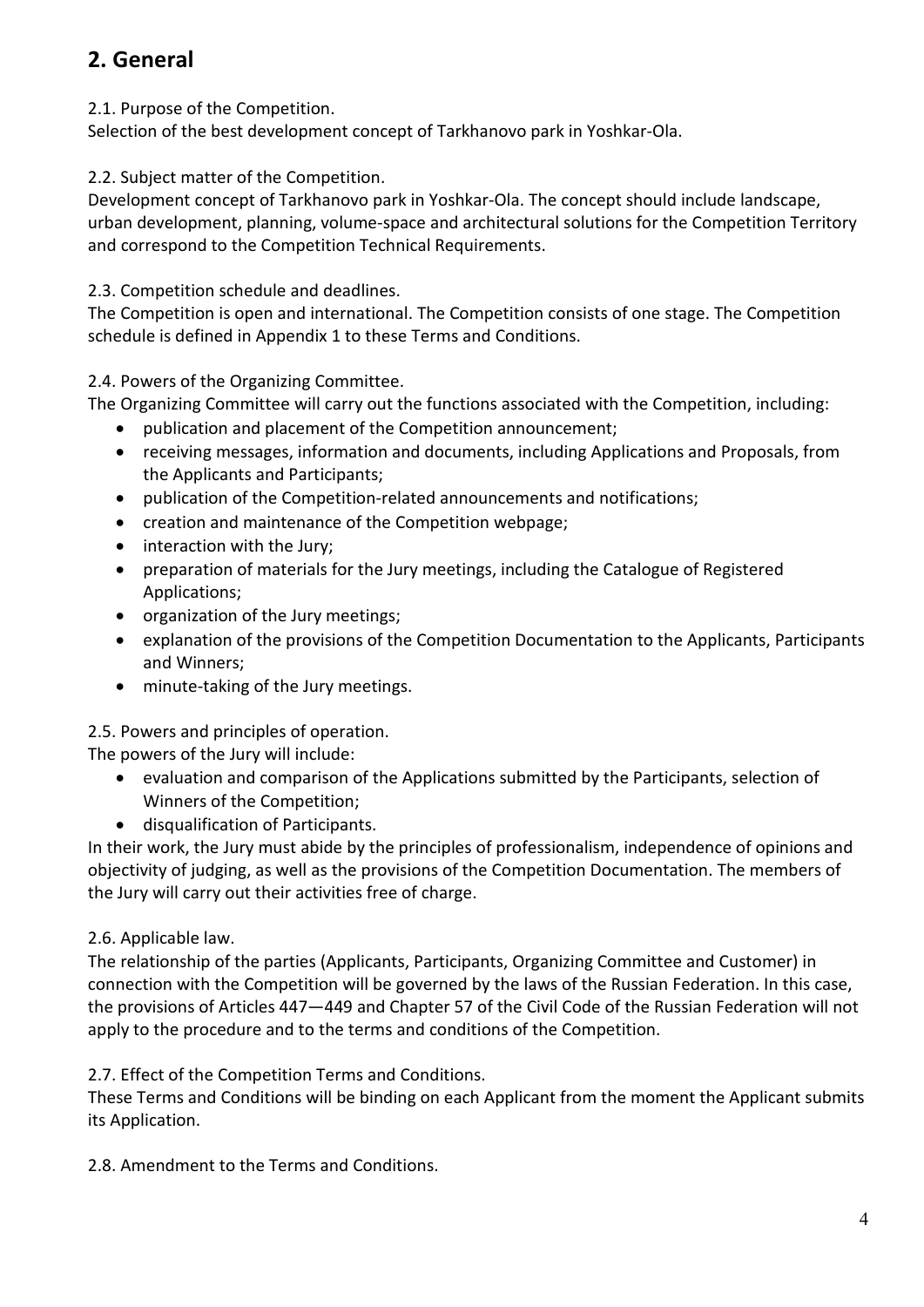2.8.1. The Organizing Committee may, at its discretion, make a decision to amend the Competition Terms and Conditions no later than three (3) business days prior to the deadline for accepting Applications. No change to the subject matter of the Competition will be allowed.

2.8.2. Any amendment to the Competition Terms and Conditions will be published by the Organizing Committee on the Competition Website within two (2) business days after the decision is made on such amendment and from this moment will become binding on each Applicant/Participant of the Competition.

## 2.9. Competition Documentation

The Competition Documentation will include the following chapters, each being an integral part thereof:

- Chapter I: Competition Terms and Conditions;
- Chapter II: Initial Competition Documentation.

The Competition documentation is prepared in English and Russian. In case of differences between English and Russian texts, the Russian text prevails.

### 2.10. Procedure for the publication of the Competition Documentation:

2.10.1. Chapter I (Competition Terms and Conditions) of the Competition Documentation will be published on the Competition Website in open access on October 31, 2020.

2.10.2. Chapter I (Primary Data) will be published on the Competition Website in open access on October 31, 2020.

## 2.11. Provision of explanations

2.11.1. Any Applicant, Participant may send the Organizing Committee a request for the clarification of the provisions of the Competition Documentation. Such request will be sent in writing by post or email to the addresses specified in these Competition Terms and Conditions.

2.11.2. The Organizing Committee will provide a response to the request for the clarification of the provisions of the Competition Documentation in the form of an electronic document within five (5) business days of receipt of the above request. Requests should be sent and received no later than five (5) business days before the deadline for accepting Applications. The Organizing Committee is not obliged to respond to requests received after the deadline.

2.11.3. A delay in providing responses may not be considered the reason for extending the deadline for submitting Applications or Proposals.

## 2.12. Dispute resolution.

All disputes that may arise out of the relationship of the parties in connection with the Competition will be subject to resolution in a Yoshkar-Ola court in accordance with the subject matter jurisdiction and court jurisdiction determined by the procedural laws of the Russian Federation.

### 2.13. Language.

Russian and English are the official languages of the Competition. Proposals will be submitted in Russian or English. If a Competition proposal is presented both in Russian and English and in case of differences between Russian and English versions of the Competition proposal, the Russian version prevails.

### 2.14. Addresses.

2.14.1. Competition Website address: tehne.com.

2.14.2. Address to which Notifications, Applications and requests for the clarification of the provisions of the Competition Documentation (changes to the submitted Applications) will be sent: 42@tehne.com.

2.14.3. Address to which Proposals (alterations to submitted Proposals) will be sent: 42@tehne.com.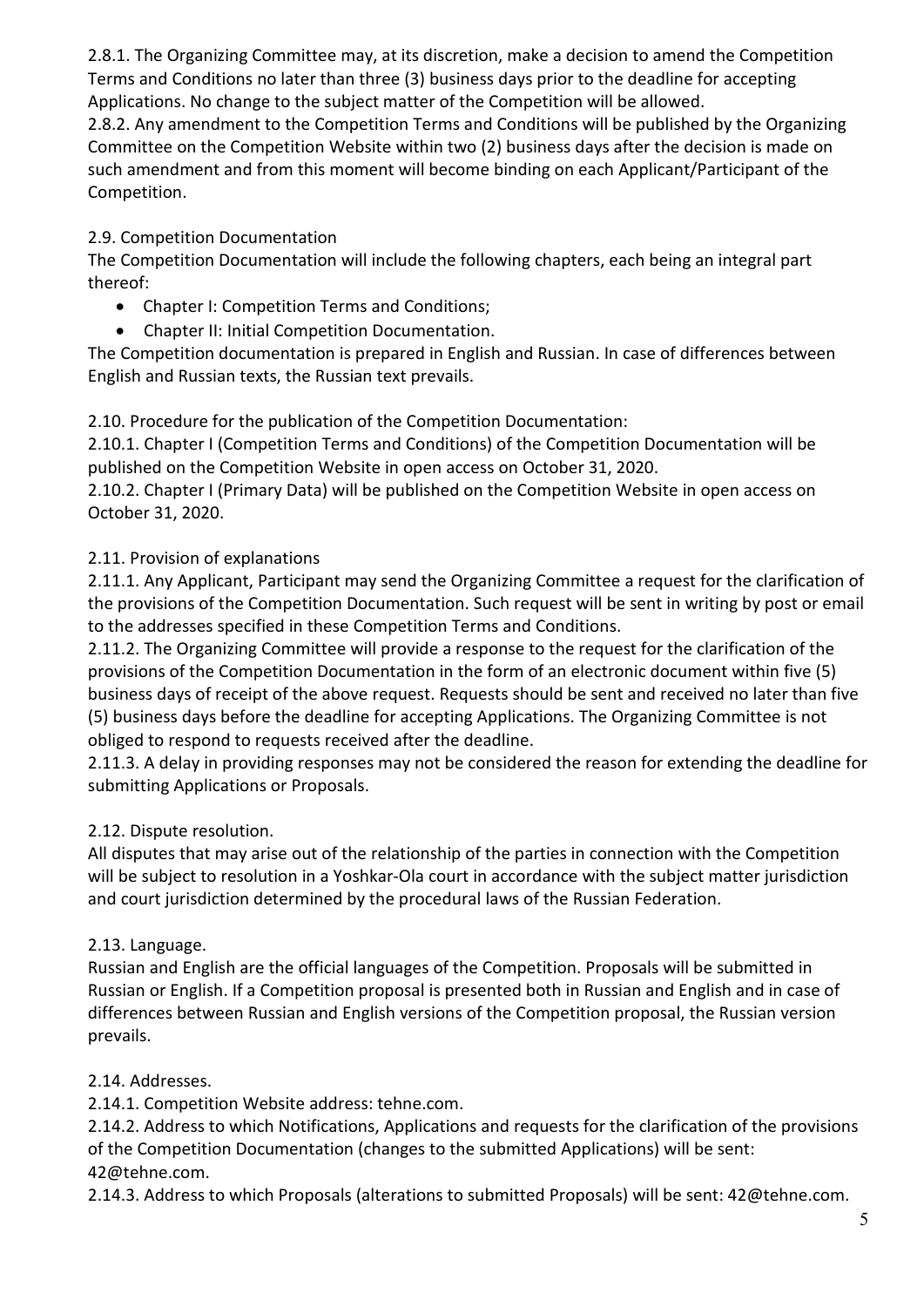### 2.15. Anonymity

The Organizer secures anonymity while considering and evaluating Competition proposals by the Jury, using means and ways, reasonable and sufficient for the purpose under the circumstances. Competition proposals should not contain elements pointing at Participants or compilers. Competition proposals inconsistent with this demand will not be considered by the Jury.

2.16. Participation in the Competition is free. Printing and delivery of the Competition proposal (one board and one album) is paid by the Participant of the Competition. Participants can order the printing of the Competition proposal to the Organizing Committee.

## **3. Competition procedure**

3.1. Submission of applications.

3.1.1. The form and composition of the Application are set out in Appendix 2 hereto. Reference to the Application online form is available at the Competition Website.

3.1.2. Receipt of Applications will start from the moment of publication of the Competition Announcement on the Competition Website.

3.1.3. An Applicant may make changes to its Application by sending a corresponding notification accompanied by the modified documents no later than five (5) business days prior to the deadline for submitting Applications.

### 3.2. Registration.

3.2.1. Applicants will be registered as Participants of the Competition based on the submitted Application.

3.2.2. If the Competition Applicant presents several proposals, each proposal requires a separate Application.

3.2.3. If Applicant is incapable of paying for printing and delivery of the Competition proposal (one board and one album), he may send an essay to the Competition Organizing Committee (2000 to 6000 symbols with spaces), describing the key idea of the area development and visual solutions, presented in the essay (two jpg images.) The material should be sent to  $42@$ tehne.com. Within 7 working days the Competition Organizing Committee considers the presented materials. In case of a positive decision the printing and delivery of the Applicant's Competition proposal is paid by the Competition Customer; in case of a negative decision the Applicant, if he is willing to stay in the Competition, should pay for printing and delivery of the Competition proposal himself.

3.2.4. Following the Application, the Competition Organizer sends to the Applicant the Numeric Code (anonymous individual registration number), addressing the Application reference e-mail, within three working days after the Application date.

3.2.5. The Organizing Committee may reject the Applicant's registration as a Participant on the following grounds:

- the Application does not meet the requirements set by the Organizing Committee;
- the Application has been submitted in violation of the deadline specified in Appendix 1.

### 3.3. Disclosure.

Grounds for possible conflicts of interest:

If an Applicant/Participant (an official or employee of the Applicant/Participant) (if the Applicant is a Consortium, any Consortium member (an official or employee of the Consortium member)) is an affiliate: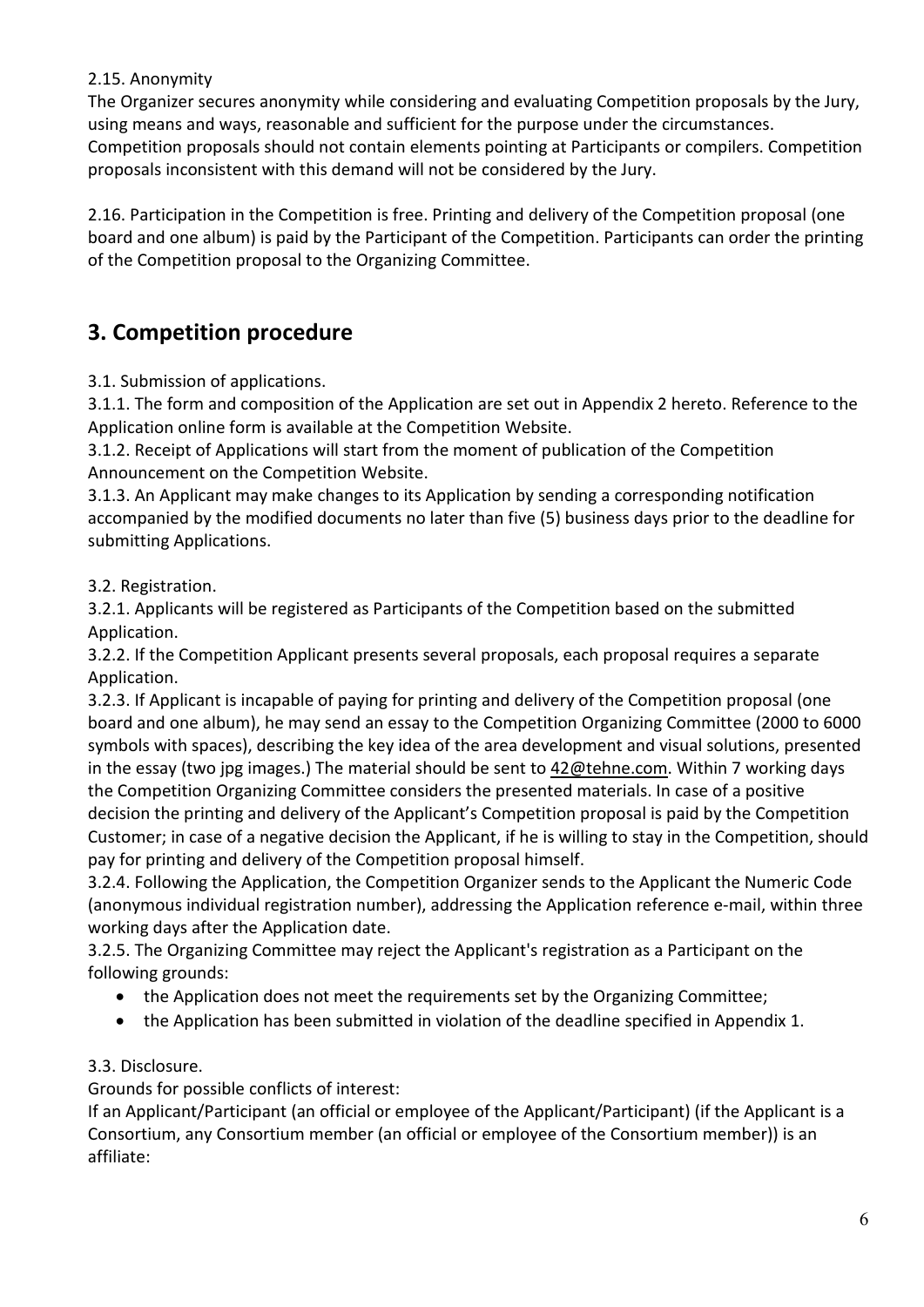- in relation to a member of the Jury, as well as to an individual subordinate to a member of the Jury by his or her official position;
- in relation to the person performing the functions of the sole executive body or member of the collegial executive body of the Organizing Committee (including each of its co-contractors, subcontractors and consultants in the framework of the Competition), as well as the individual subordinate to such person by his or her official position (in this case, for the purposes of this clause an individual is not recognized as subordinate to a particular person by his or her official position, if the work function of this person is only the implementation of scientific, teaching or another creative activity), which for purposes of this clause are recognized able to influence the outcomes of the Competition, such Applicant/Participant may be recognized as having the ability to influence the outcomes of the Competition.

## 3.4. Disclosure Letter.

3.4.1. If there are grounds provided for in Clause 3.3 hereof, the Applicant/Participant will provide the Organizing Committee with the Disclosure Letter depending on the moment of occurrence of the relevant grounds:

- if there are grounds that arose at the time of filing the Application as part of the Application;
- if there are grounds that arose after the submission of the Application immediately after their occurrence.

3.4.2. The Disclosure Letter will be made in free form and will contain:

- an indication of the ground on which the Applicant/Participant may be recognized as having the ability to influence the outcomes of the Competition in accordance with Clause 3.3, including an indication of the person with whom the Applicant/Participant is associated;
- the nature of the relationship the basis on which the Applicant/Participant is or may be recognized as an affiliate of the relevant person;
- special features of the connection any additional information about the relevant connection that, in the opinion of the Applicant/Participant, may be useful to evaluate the actual capabilities of the Applicant/Participant to influence the outcomes of the Competition.

3.4.3. The Disclosure Letter will be included in the Catalogue of Registered Applications. The failure of the Applicant/Participant to submit the Disclosure Letter if it is mandatory in accordance with Clauses 3.3 and 3.4.1 hereof, is an unconditional ground for the disqualification of the Applicant/Participant.

## 3.5. Participation in the form of Consortium.

3.5.1. Consortium.

Legal entities or individual entrepreneurs willing to participate in the Competition may unite in Consortia. Legal entities united in a Consortium will submit a single Application on behalf of the Consortium and will be recognized as a single Applicant/Participant/Finalist for the purposes of the Competition.

## 3.5.2. Consortium Leader.

3.5.2.1. The Consortium members will determine the Consortium leader.

3.5.2.2. The Consortium Leader will be recognized as representing the interests of all Consortium members in the relationship with the Organizing Committee within the Competition.

3.5.2.3. For the purpose of communication on the issues related to the Competition, the Consortium Leader will provide information about itself, its representative, its contact details, information about attracting subcontractors and consultants in the format of a completed Declaration on the Organization of the Consortium.

3.6. Working procedures of the Jury.

3.6.1. The Competition provides for the Jury remote voting, no longer than within 4 (four) days.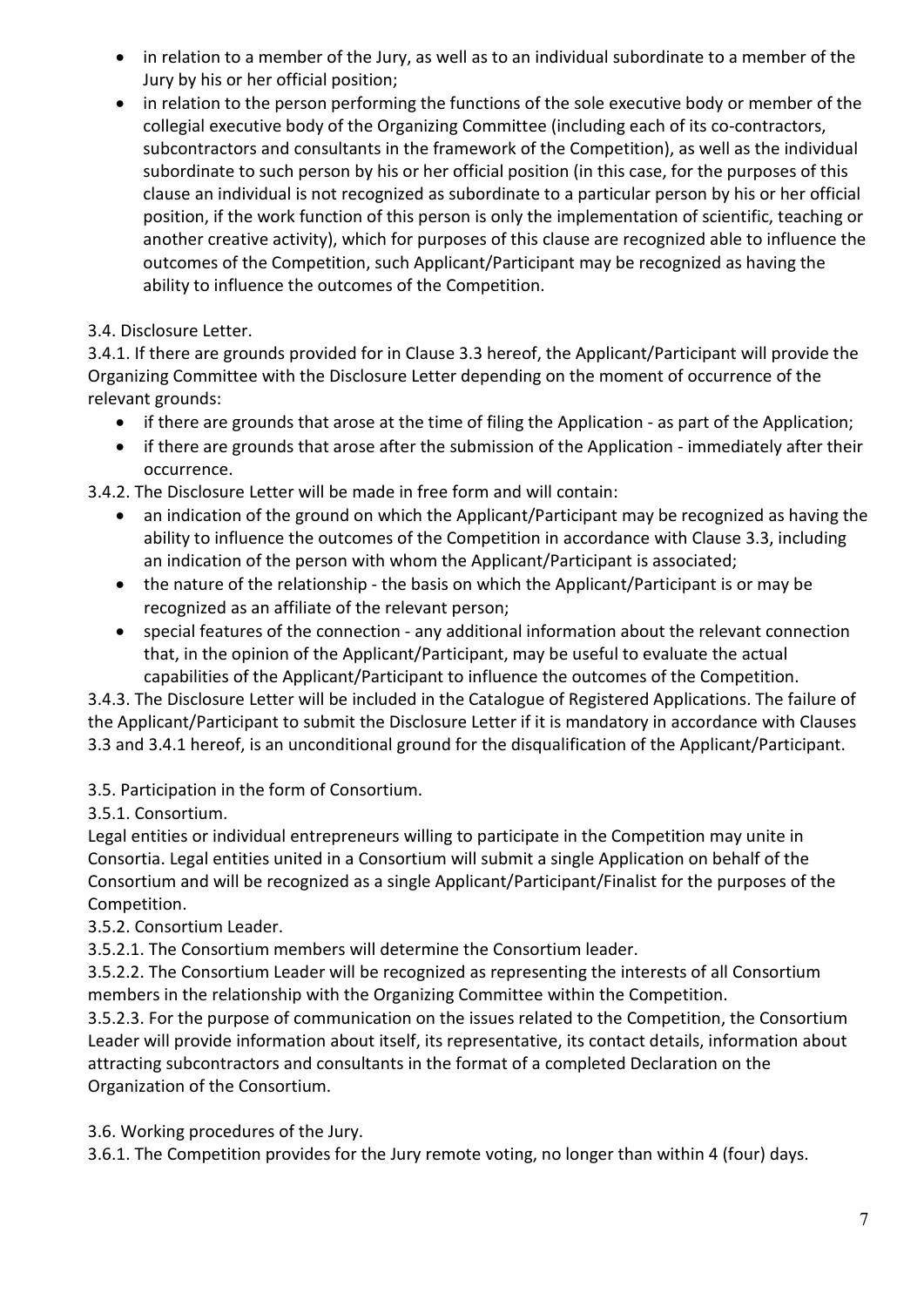3.6.2 If on a certain date for which the Jury meeting is scheduled there is no quorum or the required decision is not made at the meeting, the Jury meeting may be (by the decision of the Jury made by the existing members of the Jury or by absentee voting) adjourned to the next day.

3.6.3. The Organizer's representatives will be present at the online conference before voting by the Jury begins. The conference will be led by an Organizer's representative. At the same time, the representatives of the Organizing Committee may inform the Jury about the powers of the Jury, the tasks of a particular meeting, and the procedural rules of the operation of the Jury, including the voting and decision-making procedures.

3.6.4. Opinions of the members of the Jury, including those containing the score assigned to each of the Participants and recorded in voting ballots, will not be disclosed and published.

3.6.5. The Jury meeting will be duly constituted (will have a quorum) if more than half of the Jury are present at the meeting.

3.6.6. Decision-making at the Jury meeting.

3.6.6.1. The Competition proposals are rated as follows: each Jury member evaluates each Competition proposal in line with the Competition criteria. Based on accumulated evaluations by Jurors, Participants are assigned numbers in line with the total sum of evaluations, made by the Jurors. The results are discussed by the Jurors and considered final.

3.6.6.2. The voting is secret, any proposal gets points in an electronic table, following the Competition criteria. As a result of summing up the scores given by the Jury to the Participants, the Rating of Proposals will be formed.

3.6.6.3. The decision on the issue of disqualification of a Participant will be made by quantitative voting in accordance with the 'one judge, one vote' principle by a simple majority of the members of the Jury attending the meeting. The voting is open and done by texting agreement in the chat of Organizers and the Competition Jurors.

3.6.7. The Organizer is responsible for minute-taking of the Jurors' session.

3.7. Procedure and terms for submitting Proposals.

3.7.1. The composition, content of and requirements for the preparation of Proposals are set out in Appendix 3 to these Terms and Conditions. Finalists should present their Competition proposals to the Organizer in line with the Competition regulations (Appendix 1).

3.7.2. Form of submission of Proposals:

Competition projects are submitted in electronic and printed versions.

3.7.3. At any time before the deadline for submitting Proposals, the Participant may make changes to the Proposals by sending the Organizing Committee a corresponding notification accompanied by the documents to be adjusted.

3.7.4. Terms and conditions of use of Proposals submitted by Participants:

Each Participant will grant the Organizing Committee and the Customer of the Competition the following rights to use the Works included in the submitted Proposal:

- right to reproduction;
- right to public display;
- right to broadcast on air;
- right to broadcast by cable;
- right to translate;
- right to make available to public.

The above rights to use Proposals will be granted by the Participant to the Customer of the Competition within the Competition.

The Organizing Committee may place Applications and Proposals of Applicants, Participants on the Competition Website.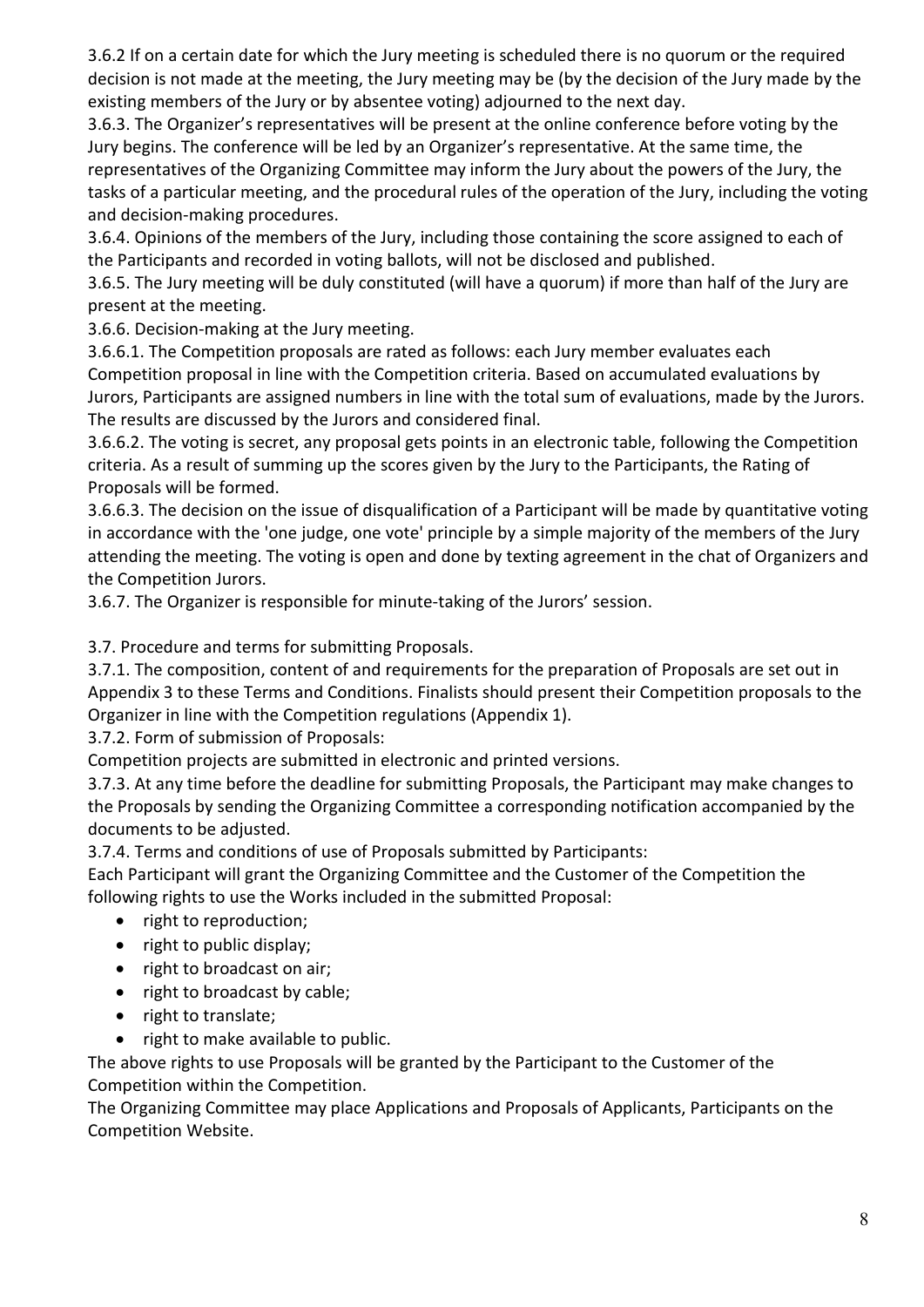## **4. Selection of Winners and forming a rating of competition proposals**

4.1. The Jury voting, forming a rating of competition proposals and selecting a Winner and prize holders is one stage event.

4.1.1. The Jury considers Competition proposals, presented by Participants, and, based on the Terms and Conditions evaluation criteria, assigns to the Competition proposals points from 1 to 5 for each criterion.

4.1.2.2. If in the result of voting two or more Competition proposals get similar number of points, the Jury votes again to determine the best Competition proposal among the disputed ones.

4.2. Three participants with highest scores, based on the Jury vote, are considered the Winners.

4.3. Three participants with scores right after the Winners, based on the Jury vote, are considered worth mentioning.

4.4. Information about Winners and Participants, worth mentioning, is presented at the Competition Website within 15 (fifteen) working days since the date of the Jury decision. The Jurors opinions, recorded through online voting, are not to be disclosed and published at the Competition Website.

## **5. Award for the Winners**

5.1. The total Prize Fund of the Competition is one million (1,000,000.00) rubles. Three participants with the largest number of points for their Competition projects, based on the Jury vote, are declared the Winners.

5.2. Three participants with scores right after the Winners, based on the Jury vote, are considered worth mentioning.

5.3. The Participant with the top scores, based on the Jury vote, is awarded 500 000 (five hundred thousand) rubles, paid by the Customer, including all taxes and fees applicable to the Winner for the alienation of the exclusive rights provided for in Articles 1229 and 1270 of the Civil Code of the Russian Federation in favor of the Organizing Committee, including the right to alter the project.

5.4. The Participant with the second top scores, based on the Jury vote, is awarded 300 000 (three hundred thousand) rubles, paid by the Customer, including all taxes and fees applicable to the Winner for the alienation of the exclusive rights provided for in Articles 1229 and 1270 of the Civil Code of the Russian Federation in favor of the Organizing Committee, including the right to alter the project.

5.5. The Participant with the third top scores, based on the Jury vote, is awarded 110 000 (one hundred and ten thousand) rubles, paid by the Customer, including all taxes and fees applicable to the Winner for the alienation of the exclusive rights provided for in Articles 1229 and 1270 of the Civil Code of the Russian Federation in favor of the Organizing Committee, including the right to alter the project.

5.6. To each Participant worth mentioning the Customer pays 30 000 (thirty thousand) rubles, including all taxes and fees applicable to the Participant, for the alienation of the exclusive rights in the Customer's favor, provided for in Articles 1229 and 1270 of the Civil Code of the Russian Federation, including the right to alter the project.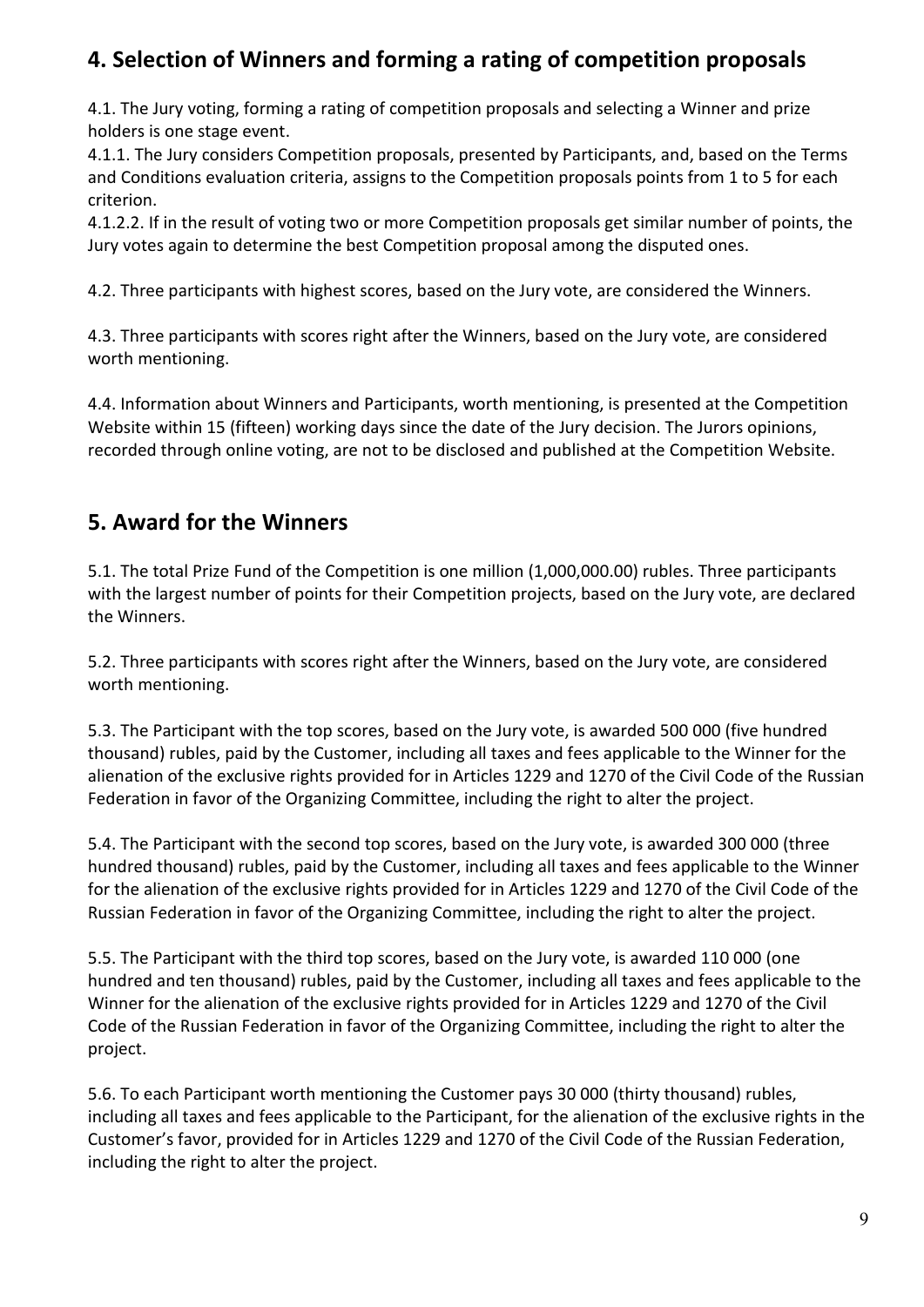5.7. The sums in items 5.3—5.6 are paid within 30 banking days at the latest since the date of the Competition results official announcement, and providing the Winners and the Participants worth mentioning with all necessary documents, taking into consideration tax payment according to the law.

5.8. The awards are paid in accordance with the Russian Federation legislation by cashless payment in Russian rubles or Euros (depending on residency and banking details of a Participant). The payment in Euros is made in accordance with the ruble-euro exchange rate, set by SBERBANK at the day of payment. Obligation to pay the award is considered to be fulfilled, when the proper sum is written off from the payer's bank account.

5.9. If there are foreign citizens (physical persons) or a group of foreign citizens among the Winners or Participants, worth mentioning, the awards to them are paid on the basis of their passport details and applications related to income tax retention or non-retention.

## **6. Declaring the Competition void**

6.1. The Competition will be declared void if less than three (3) Participants have been registered for the participation in the Competition;

6.2. Upon the occurrence of the ground provided for in Clause 6.1 hereof, the Organizing Committee will publish an announcement on declaring the Competition void on the Competition Website.

6.3. The Competition will be declared void from the moment of the publication of such announcement.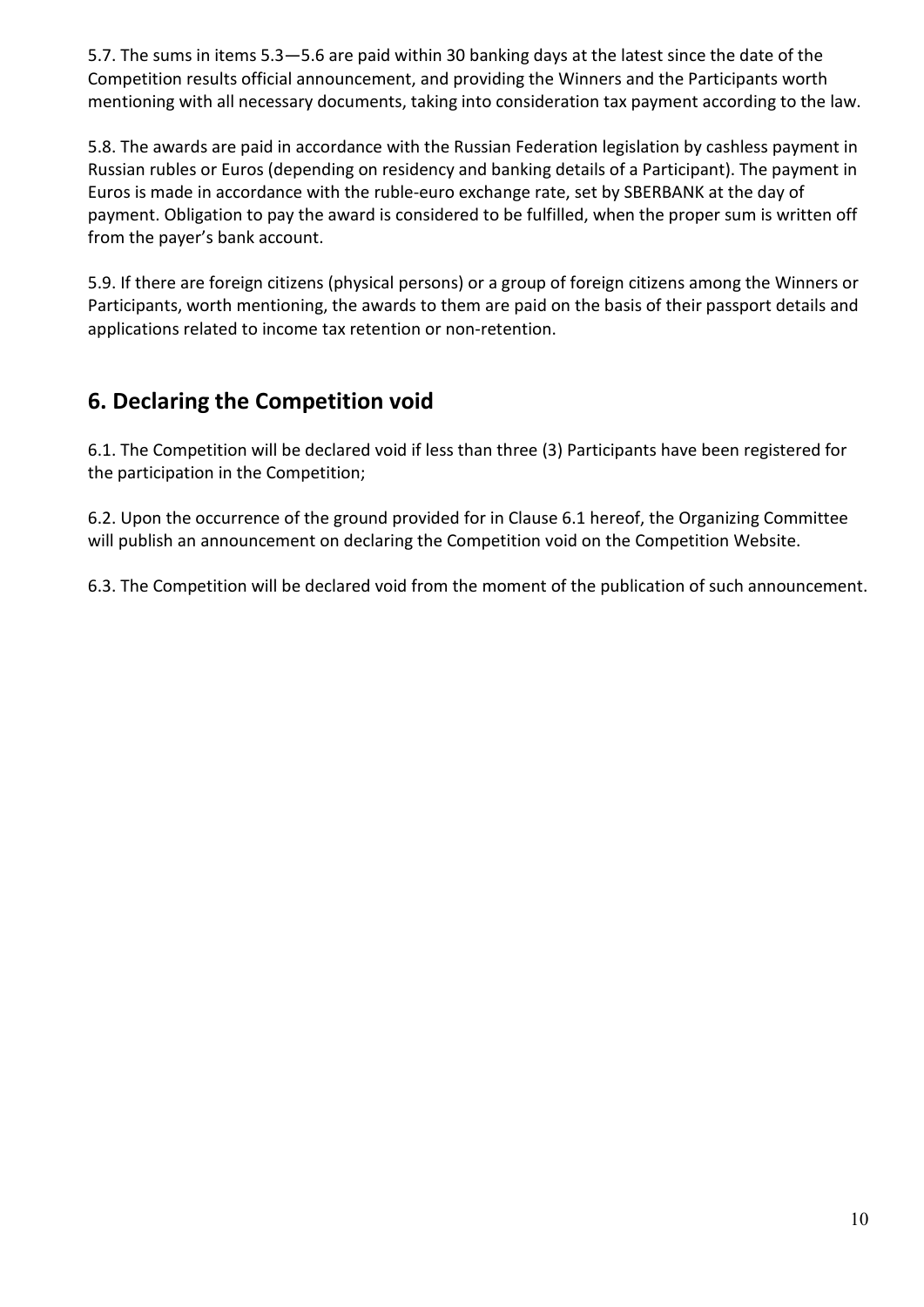# **Appendix 1 Competition Regulations**

The Organizer may bring changes to the Competition regulations. The information about changes will be published at the Competition Website.

| Date                 | Event                                                                        |
|----------------------|------------------------------------------------------------------------------|
| 31.10.2020           | The Competition starts.                                                      |
| $06.11.2020 -$       | Participants are registered and Competition proposals are accepted.          |
| 22.02.2021           |                                                                              |
| End of February 2021 | Jury session, selection of the Competition Winners                           |
| End of February 2021 | Winners are officially announced, the Competition results are presented at a |
|                      | press-conference                                                             |
|                      |                                                                              |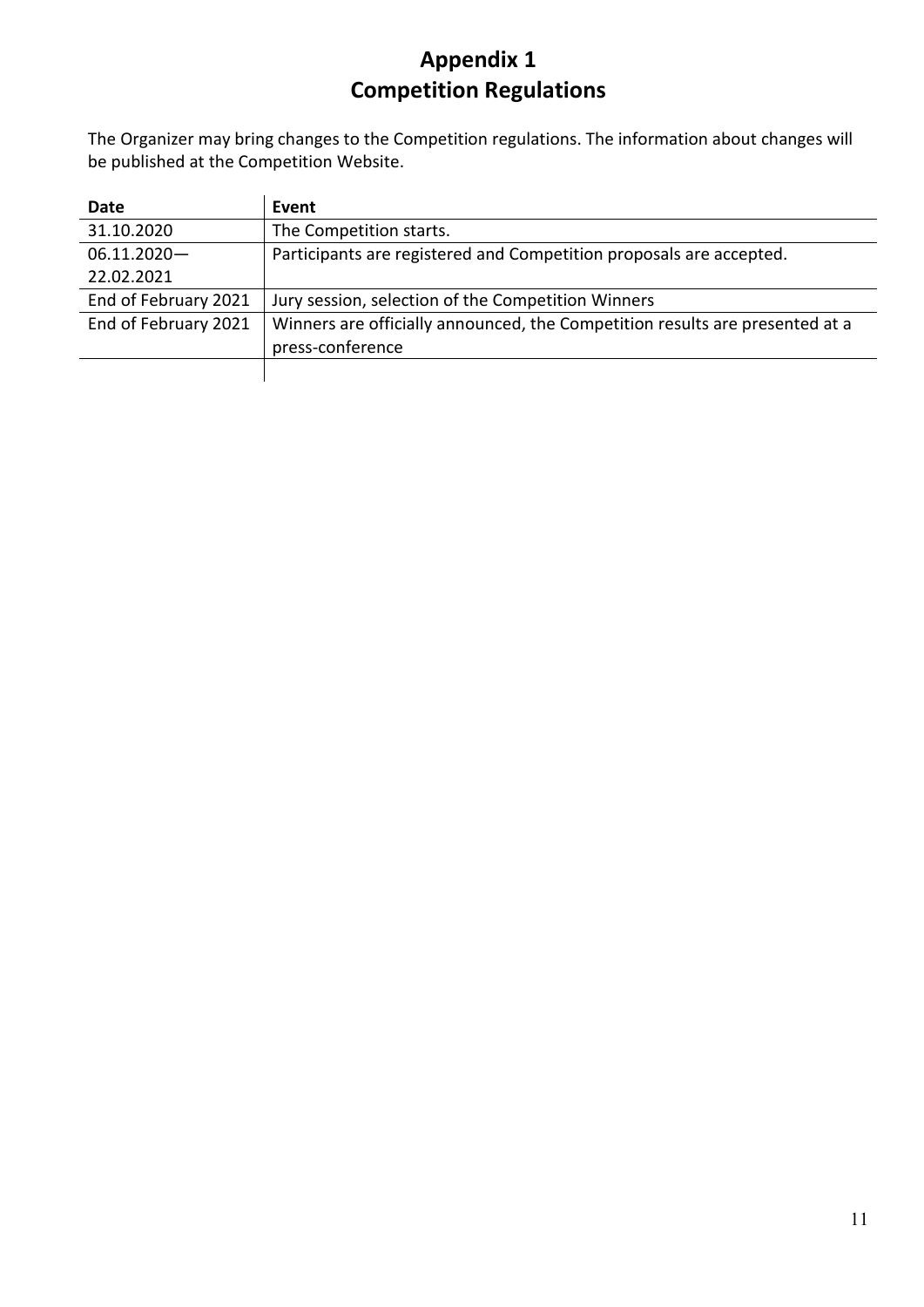# **APPENDIX 2 Composition, content, and demands to applications**

Application is done online following a form, set by the Organizer. Reference to Application online form is available at the Competition Website.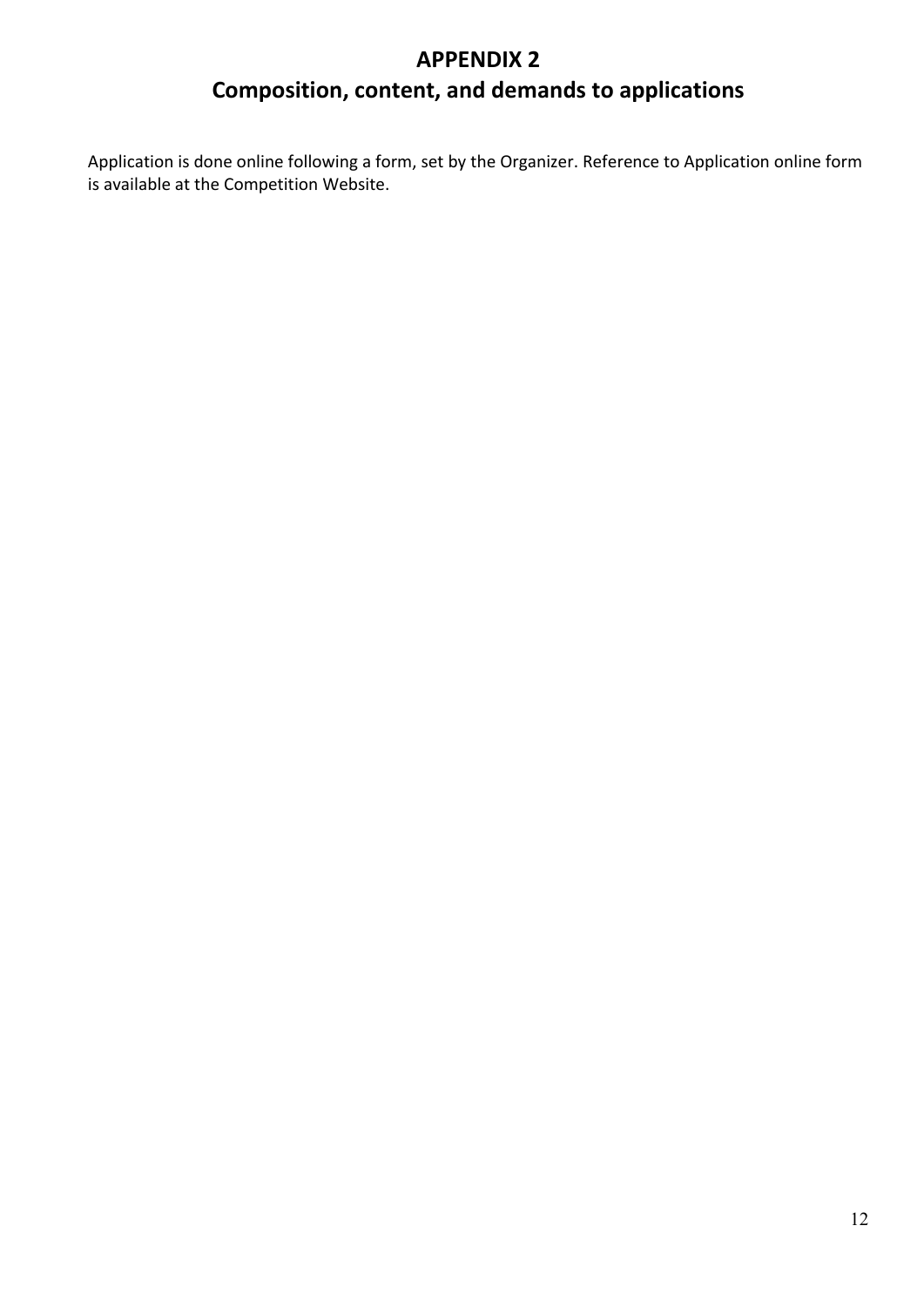## **APPENDIX 3**

## **Composition, content and demands to registration of Competition proposals**

Composition of materials:

- key idea of the park development, description of the project conceptual vision and principles;
- the park social and cultural programming;
- solutions to integrate the territory into the town environment context;
- landscape and architecture organization of the territory;
- architectural and planning solutions in relation to the park key objects;
- solutions for transport and pedestrian movement;
- solutions as to the area lighting;
- design solutions of the area improvement, including the territory landscaping;
- principles of all-seasons use of the area;
- solutions to secure stable development of the area;
- assessment of social and economic impacts and a road map to implement the park development concept.

All Competition proposals are sent under the Numeric Code, assigned to Participants after the registration. The Numeric Code consists of six Arabic numerals. The Numeric Code is indicated in the bottom right corner of each sheet of graphic materials, in a rectangular 20×120 mm. The Numeric Code is also indicated at the album first sheet (Participants may complement the Numeric Code with the Competition project personal name, if they wish). No Competition materials should contain any reference to authorship.

Demands to formatting of materials

1) One plotting board. File in pdf or tiff with main diagrams and visualizations for future printing on the board 1400×1000 mm. The board is vertical.

2) One album. File in pdf, tiff or ppt with full description of the Competition proposal, 420×297 mm (A3 format), horizontal, resolution 300 dpi.

3) Other material at the Participant's discretion.

Materials should be uploaded into a cloud file hosting with downloading reference to the Competition Organizer, 42@tehne.com.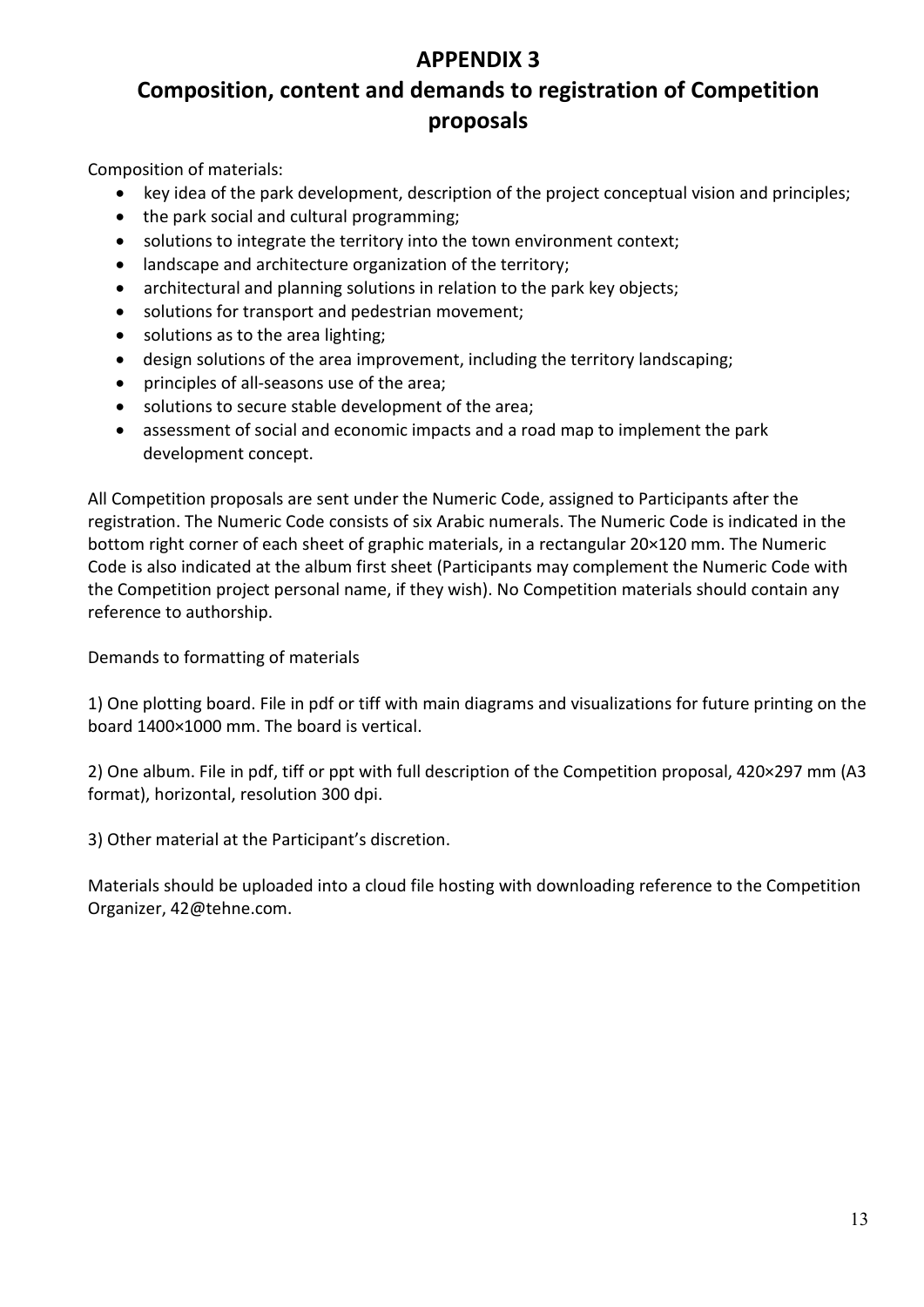## **APPENDIX 4 The Competition criteria**

The Jury evaluates competition proposals in line with the following criteria:

#### **1. Originality of the park development key idea and its implementability:**

1.1 Setting environment of new quality, including functional saturation, diversity of users' scenarios and environment inclusivity;

1.2 Correspondence of competition proposals to the world trends of territorial development.

1.3 All-season scenarios for the park usage.

#### **2. Planning structure efficiency:**

- 2.1 Convenience of functional links;
- 2.2 Efficient interaction between parts of the park;
- 2.3 Connection to adjacent territories;
- 2.4 Quality and quantity indicators of functional zones.

#### **3. Transport planning:**

- 3.1 The territory transport accessibility;
- 3.2 Integration with neighboring transport and pedestrian systems;
- 3.3 Location and configuration of parking lots.

#### **4. Visual and landscape analysis:**

4.1 Taking into consideration historic, cultural and natural features of the area and the town development. Integration into existing town context;

- 4.2 Retaining existing panoramic views;
- 4.3 Compliance with the area height limitations.

#### **5. Landscape / ecological stability and innovations:**

- 5.1 Taking into considerations local climate and ecological features;
- 5.2 All-season landscape solutions;
- 5.3 Restrictions in selecting and planting vegetation;
- 5.4 Engineering and constructive innovations.

### **6. Operation and stability:**

- 6.1. Location of the park engineering equipment and convenient access year-around;
- 6.2 Labor costs to maintain consistency of the park ecosystem;
- 6.3 Labor costs to serve the park;
- 6.4 Efficient planning for removing, storing and utilizing snow.

### **7. Engineering, technical and constructive solutions:**

- 7.1 Complying with limitations in engineering communication zones;
- 7.2 Complying with limitations in sanitary protection zones.

### **8. Compliance with town development standards:**

- 8.1 Conformity with the RF town development and architecture legislation;
- 8.2 The project implementability, in view of existing technologies and possibility to use them;
- 8.3 Compliance with fire safety standards, building and structure fire-resistance / landscape objects.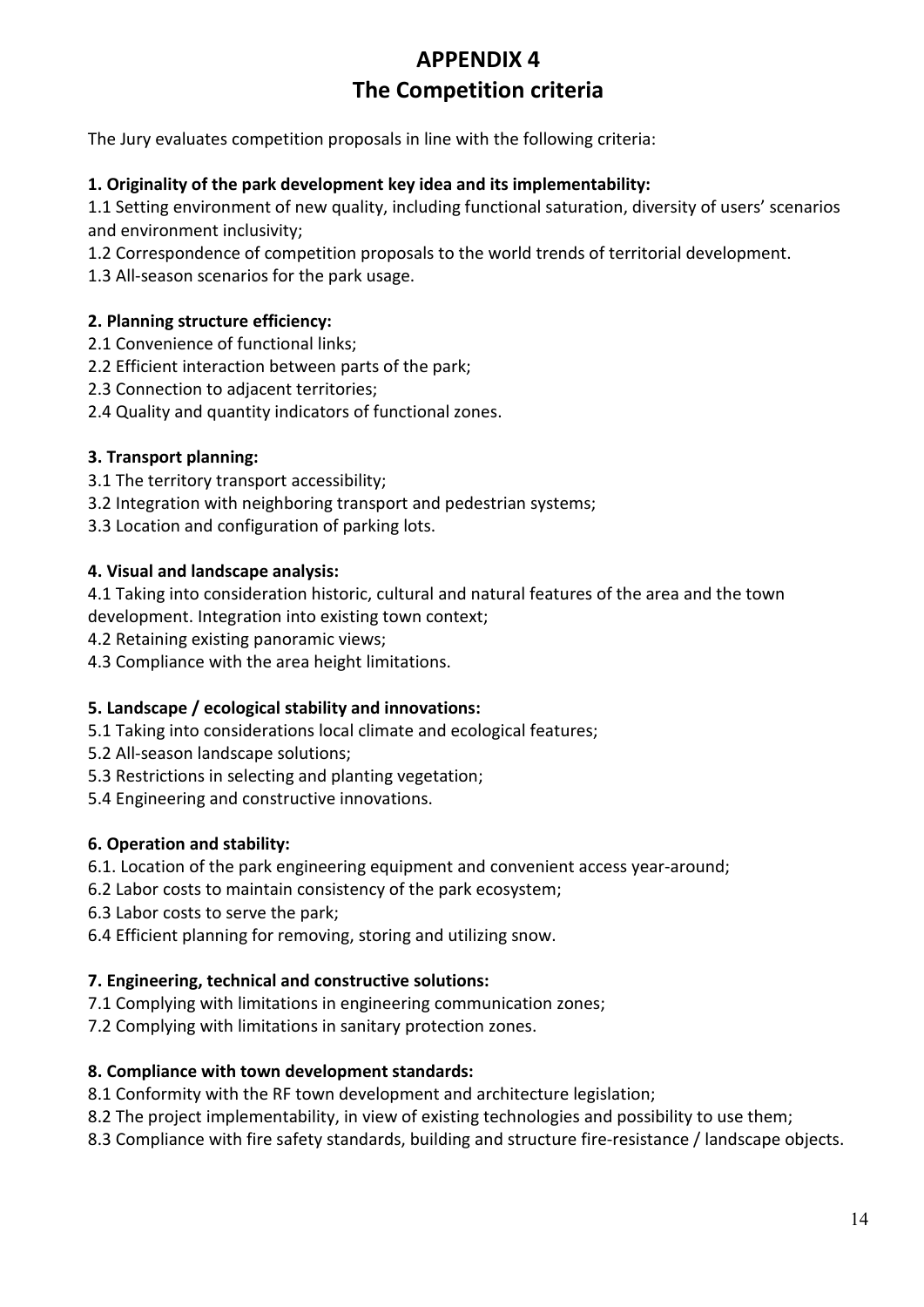# **APPENDIX 5 Technical requirements**

| N <sub>2</sub> | List of key requirements                   | <b>Content of requirements</b>                                                      |
|----------------|--------------------------------------------|-------------------------------------------------------------------------------------|
| 1              | 2                                          | З                                                                                   |
|                |                                            | 1. General                                                                          |
| 1.1            | The object name and                        | Tarkhanovo park development, limited by Rechnaya,                                   |
|                | address                                    | Sportivnaya, and Druzhba streets and aligned by                                     |
|                |                                            | Transportnaya and Molodezhnaya streets, Yoshkar-Ola.                                |
| 1.2            | Design stage                               | Draft project (concept)                                                             |
| 1.3            | Type of work                               | Design works to improve "Tarkhanovo" park territory, based                          |
|                |                                            | on modern international trends in creating ecological                               |
|                |                                            | infrastructure and environmental design.                                            |
| 1.4            | General plot information                   | Territory, limited by Rechnaya, Sportivnaya, and Druzhba                            |
|                | (location, borders, area in                | streets and aligned by Transportnaya and Molodezhnaya                               |
|                | hectares)                                  | streets, Yoshkar-Ola.                                                               |
|                |                                            | Territory area - 12.18 hectares (considering reduction of                           |
|                |                                            | the plot with cadaster number 12:05:0201003:285).                                   |
| 1.5            | Territory functional mission               | General use territory                                                               |
| 1.6            | <b>Planning restrictions</b>               | Competition territory located in                                                    |
|                | (borders of specially                      | $P-1$ - zone of town parks, squares and boulevards.                                 |
|                | protected natural territories,             |                                                                                     |
|                | sanitary protective, water                 |                                                                                     |
|                | protective, technical zones,<br>red lines) |                                                                                     |
| 1.7            | Purpose                                    | 1. Conceptual development to improve conditions for better                          |
|                |                                            | recreation of population, set comfortable service and                               |
|                |                                            | recreation zone in "Tarkhanovo" park, strengthen                                    |
|                |                                            | environmental education.                                                            |
|                |                                            | 2. Conceptual development (draft projects) to improve and                           |
|                |                                            | landscape "Tarkhanovo" park territory, including the                                |
|                |                                            | following:                                                                          |
|                |                                            | - implementing ecopark idea - minimizing environment                                |
|                |                                            | impact during operation and construction, using ecological                          |
|                |                                            | materials, minimizing area of artificial surfaces and                               |
|                |                                            | construction objects;                                                               |
|                |                                            | - improving aesthetic and operational features of the                               |
|                |                                            | territory,                                                                          |
|                |                                            | - compositional and artistic unity and integrity in proposed                        |
|                |                                            | architectural, planned and landscape solutions,                                     |
|                |                                            | - setting barrier-free environment,                                                 |
|                |                                            | - organizing intuitive navigation,                                                  |
|                |                                            | - retaining and developing sports activity (jog and ski routes                      |
|                |                                            | around the territory);                                                              |
|                |                                            | - retaining the territory recreational component;                                   |
|                |                                            | - harmonic use of the existing green zone (trees and bushes)<br>and water reservoir |
|                |                                            | - ensuring safety of the park visitors                                              |
|                |                                            | - setting commercial zone (trade, catering and service                              |
|                |                                            | components) to secure generation of profit to maintain the                          |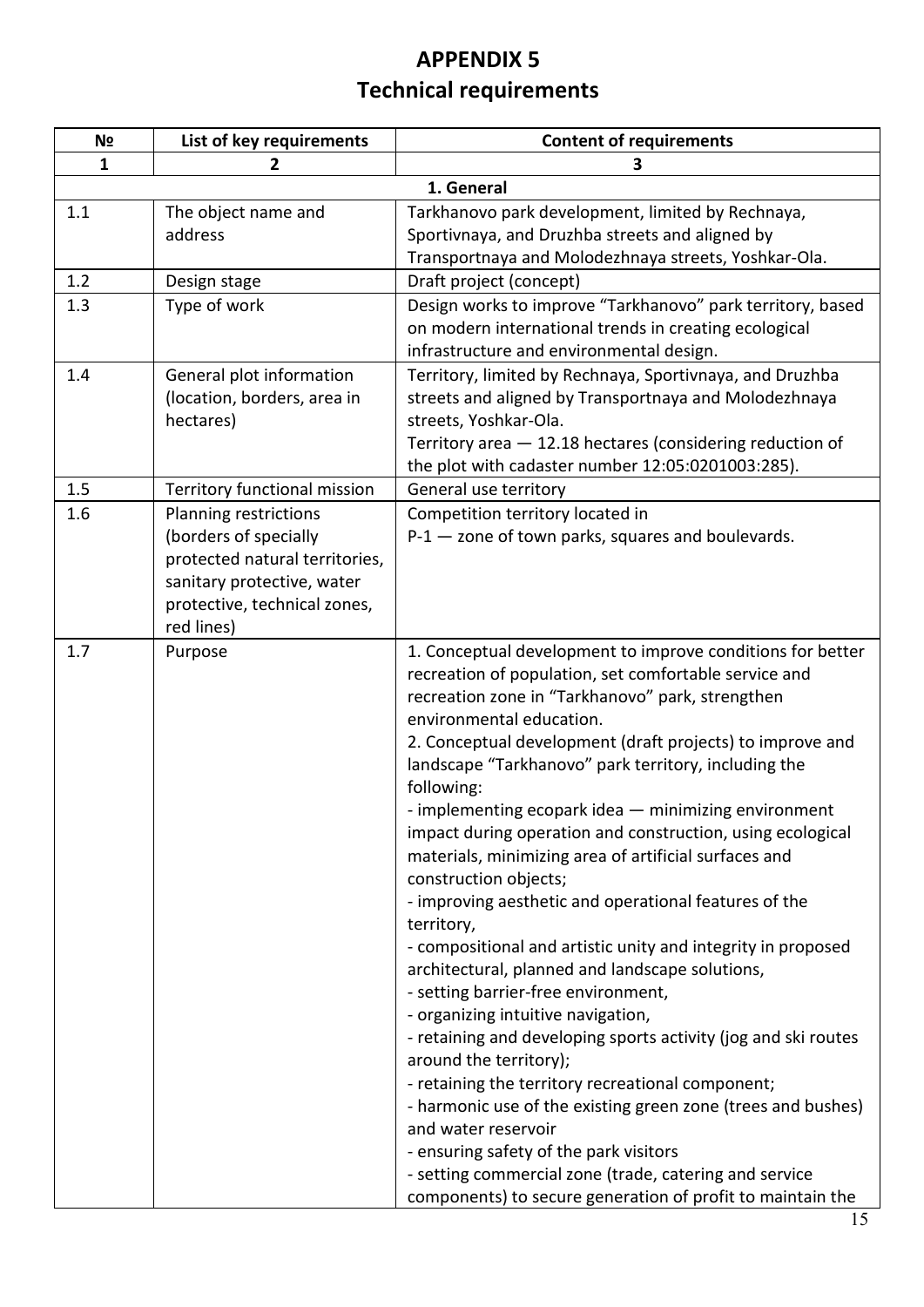|     |              | park.                                                                                                                                                                                                                                                                                                                                                                                                                                                                                                                                                                                                                                                                                                                                                                                                                                                                                                                                                                                                                                                                                                                                                                                                                                                         |
|-----|--------------|---------------------------------------------------------------------------------------------------------------------------------------------------------------------------------------------------------------------------------------------------------------------------------------------------------------------------------------------------------------------------------------------------------------------------------------------------------------------------------------------------------------------------------------------------------------------------------------------------------------------------------------------------------------------------------------------------------------------------------------------------------------------------------------------------------------------------------------------------------------------------------------------------------------------------------------------------------------------------------------------------------------------------------------------------------------------------------------------------------------------------------------------------------------------------------------------------------------------------------------------------------------|
| 1.8 | Work content | 1) Identify demands of target audiences<br>1.1) Analyze the product environmental status.<br>• Determine key competitive factors (value-creating factors<br>for consumers) of existing ecology projects.<br>• Determine possible areas for making existing ecological<br>projects more competitive (valuable for consumers).<br>1.2) Determine target audiences and their demands.<br>• Identify the most promising target audiences, having in<br>mind key competitive factors of existing ecological projects.<br>Describe identified target audiences.<br>• Determine goals and demands for each of identified target<br>audiences.<br>• Event programming.<br>1.3) Scripts for visitors' stay at the ecology park.                                                                                                                                                                                                                                                                                                                                                                                                                                                                                                                                        |
|     |              | 2) The ecology park concept, including placement of<br>infrastructural objects<br>2.1) Concept of the future ecology park.<br>· Assess natural resource, demographic, economic, historic<br>and cultural, transport, logistic and territorial potential of<br>Yoshkar-Ola, and prerequisites for the park development.<br>• Socio-economic, town-planning and other prerequisites,<br>determining potential capacities to make an ecology park in<br>Yoshkar-Ola.<br>• Principles of spacious development for the ecology park.<br>• Promising ways to develop the ecology park.<br>2.2) Determine needs for key and associated infrastructure in<br>view of possible changes in the ecological park and its target<br>audiences.<br>• Entrance group, visitor center, knowledge and information<br>center.<br>• Catering facilities (restaurants, cafe, food-courts etc.),<br>points of retail (trade and entertainment areas, farmer<br>shops, souvenir shops etc.).<br>• Culture and leisure infrastructure (exhibition centers,<br>multifunctional spaces for music and choir performances,<br>other spaces for instructive and educational events, closed<br>and open zones for festivals).<br>• Sports and wellness infrastructure.<br>• Other objects. |
|     |              | 3) Mechanisms of implementing the concept proposals<br>including infrastructural development of the ecology<br>park (this section is filled at the authors' discretion)<br>3.1) Identification of target audiences.<br>• Expected revenues of the ecology park from each<br>identified target audience.<br>• Channels and mechanisms of attracting target audiences.<br>Approximate indicators of expenditures to attract them.                                                                                                                                                                                                                                                                                                                                                                                                                                                                                                                                                                                                                                                                                                                                                                                                                               |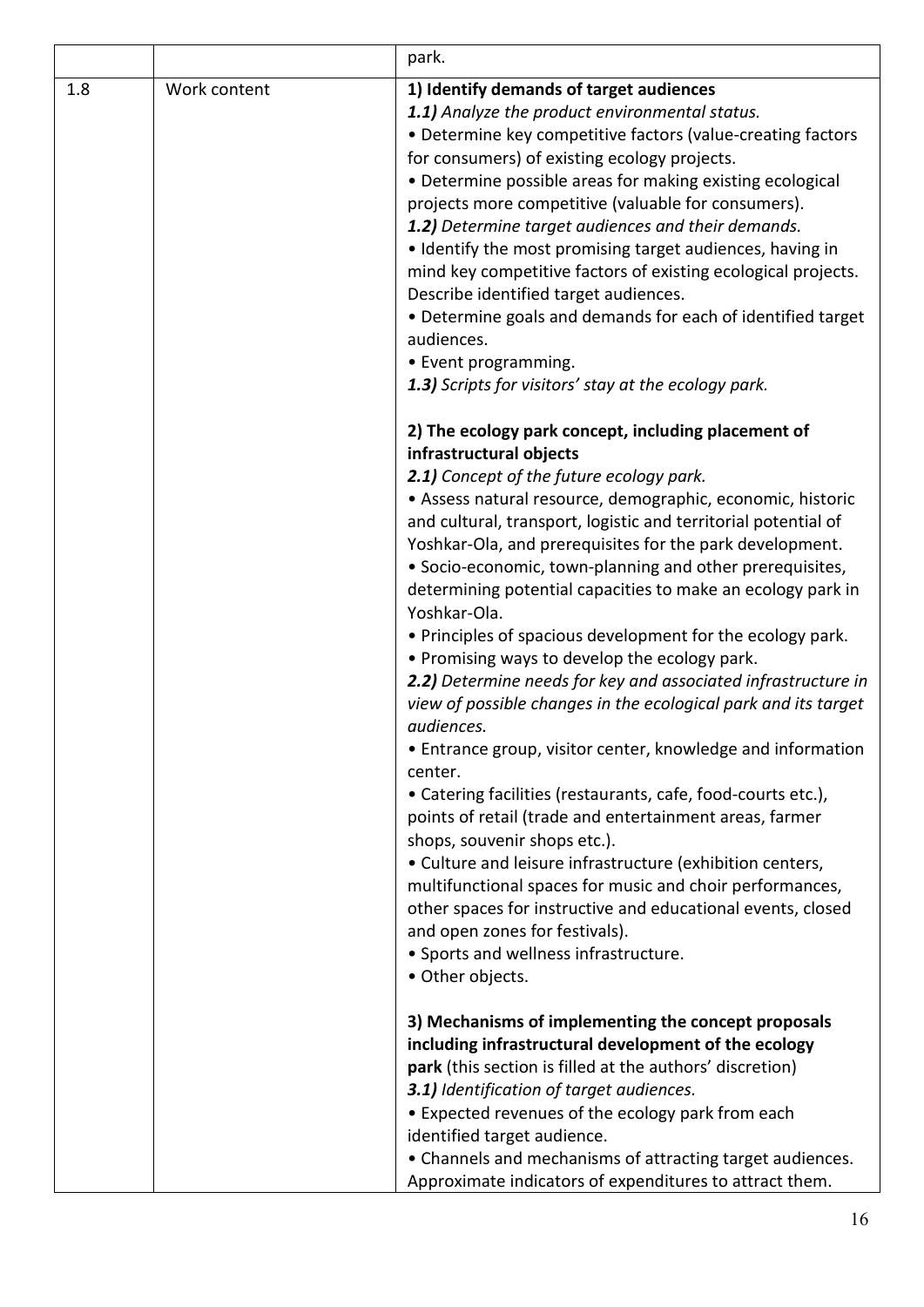|     |                           | 3.2) Mechanism of managing the ecology park and supplying                                                  |
|-----|---------------------------|------------------------------------------------------------------------------------------------------------|
|     |                           | its personnel.                                                                                             |
|     |                           | Recommended structure of managing the ecology park:                                                        |
|     |                           | • strategic management;                                                                                    |
|     |                           | • operation management;                                                                                    |
|     |                           | 3.3) The project budget and sources of financing.                                                          |
|     |                           | • Calculating investments into construction of the ecology                                                 |
|     |                           | park:                                                                                                      |
|     |                           | • capital expenditures;                                                                                    |
|     |                           | • expenditures for labor resources;                                                                        |
|     |                           | • expenditures for promotion.                                                                              |
|     |                           | • Determining optimal structure of financing. Financing                                                    |
|     |                           | sources:                                                                                                   |
|     |                           | • budget sources (regional and federal budgets);                                                           |
|     |                           | <sup>o</sup> institutional sources (banks, foundations);                                                   |
|     |                           | • non-budgetary sources (business-sector);                                                                 |
|     |                           | • share and cost of attracting each source of financing.                                                   |
|     |                           | 3.4) Evaluation of the ecology park economic efficiency.                                                   |
|     |                           | • Evaluating indicators of economic efficiency of investing                                                |
|     |                           | into the ecology park development (net present value,                                                      |
|     |                           | return of the investment period, profitability index, internal                                             |
|     |                           | rate of return).                                                                                           |
|     |                           | • Evaluating long-term social effects (longer life span,                                                   |
|     |                           | reduced mortality level etc.).                                                                             |
|     |                           |                                                                                                            |
|     |                           | • Evaluating budget efficiency of investments into the                                                     |
| 1.9 | Draft project composition | ecology park development.<br>Competition participant is required to present the following                  |
|     |                           | list of documents:                                                                                         |
|     |                           | 1. Explanatory note with analysis of the territory and                                                     |
|     |                           | grounds for architectural solutions;                                                                       |
|     |                           | 2. Outline plan;                                                                                           |
|     |                           | 3. Functional zoning of the Competition territory;                                                         |
|     |                           | 4. Diagram or the territory plan diagrams with scale M                                                     |
|     |                           | 1:1000 (plotting board) and M 1:2000 (album) showing                                                       |
|     |                           |                                                                                                            |
|     |                           | location of open areas, passages, pavements, capital and                                                   |
|     |                           | temporary structures, small architectural forms and other                                                  |
|     |                           | elements of improvement with necessary explanatory                                                         |
|     |                           | fragments.                                                                                                 |
|     |                           | Extra documents may be presented at the participant's<br>discretion:                                       |
|     |                           |                                                                                                            |
|     |                           | 1. Area development plan for construction of                                                               |
|     |                           | coverings, scale M 1:2000, and necessary explanatory                                                       |
|     |                           |                                                                                                            |
|     |                           | fragments;                                                                                                 |
|     |                           | 2. Landscaping plan, scale M 1:2000 with necessary                                                         |
|     |                           | explanatory fragments;                                                                                     |
|     |                           | 3. Relief-making plan and earth mass plan, scale M                                                         |
|     |                           | 1:2000;                                                                                                    |
|     |                           | 4. Presentation materials (electronic presentations,                                                       |
|     |                           | photo/video materials, sketches, models, other materials);                                                 |
|     |                           | 5. Conceptual solutions (sketches) of separate<br>elements of the area improvement and small architectural |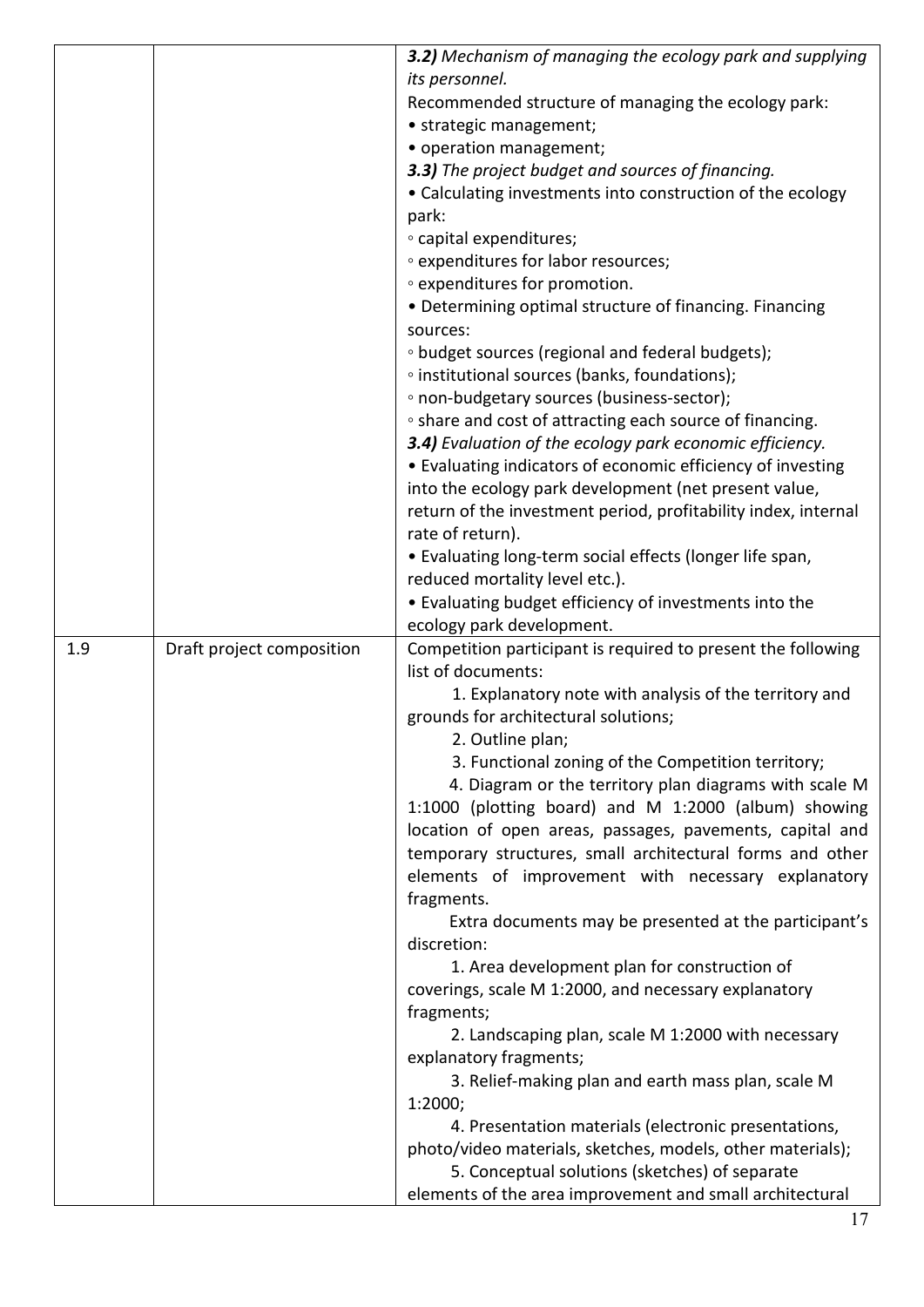|      |                            | forms (pavilions, rotundas, terraces, tents, sculptures, stop                                        |
|------|----------------------------|------------------------------------------------------------------------------------------------------|
|      |                            | pavilions, lanterns, garbage bins, landscaping accessories,                                          |
|      |                            | benches and bridges).                                                                                |
| 1.10 | Topography materials       | Architecture and town planning department of Yoshkar-Ola                                             |
|      |                            | town administration provides a competition participant with                                          |
|      |                            | an electronic territory topography plan, scale M 1:500.                                              |
|      |                            | 2. Draft project key requirements                                                                    |
| 2.1  | Requirements to compliance | Develop draft project (concept) in keeping with demands of                                           |
|      | with normative             | current normative documents.                                                                         |
|      | documentation              |                                                                                                      |
| 2.2  | Requirements to area       | Plan the area bearing in mind:                                                                       |
|      | planning                   | - all-year functional use of the object area and adjacent                                            |
|      |                            | area;                                                                                                |
|      |                            | - existing road-path network;                                                                        |
|      |                            | - the area natural features;                                                                         |
|      |                            | - the area landscape visual analysis;                                                                |
|      |                            | - the area expected recreation load.                                                                 |
| 2.3  | Requirements to project    | Draft project development should provide for the following:                                          |
|      | solutions                  | 1. Improve the territory operational features:                                                       |
|      |                            | - clean and arrange Shoya river-bed, running through the                                             |
|      |                            | park. The river-bed may be partially rectified and shifted,                                          |
|      |                            | water surface may be extended to develop recreation zones;                                           |
|      |                            | - build pavements and play grounds with hard (ecological)                                            |
|      |                            | surfaces;                                                                                            |
|      |                            | - manage surface waters outflow from pavements and play                                              |
|      |                            | grounds;                                                                                             |
|      |                            | - secure flood-free status of the territory;                                                         |
|      |                            | - exclude areas with sharp angles;                                                                   |
|      |                            | - provide outside lighting;                                                                          |
|      |                            | - provide areas to rent equipment;                                                                   |
|      |                            | - provide grounds for dance, sports and children activity                                            |
|      |                            | (ensure their use in winter period);                                                                 |
|      |                            | - fence the territory, develop entry zones and parking areas.                                        |
|      |                            | 2. Improve environment features and landscape the                                                    |
|      |                            | territory:                                                                                           |
|      |                            | - rearrange existing greenery and remove wild vegetation;                                            |
|      |                            | - plant decorative trees and bushes;                                                                 |
|      |                            | - develop lawns and flower beds;                                                                     |
|      |                            | - apply container landscaping (if required);                                                         |
|      |                            | - apply hedgerows, plant trees and bushes in groups and                                              |
|      |                            | lines.                                                                                               |
|      |                            | 3. Develop bicycle tracks:                                                                           |
|      |                            | - secure bicycle single-track - 1,0 m width, bicycle double-                                         |
|      |                            | $track - 2.5 m width;$                                                                               |
|      |                            | - develop hard surface bicycle tracks;<br>4. Position small architecture forms:                      |
|      |                            |                                                                                                      |
|      |                            | - stationary pavilions, benches;                                                                     |
|      |                            | - garbage bins and container areas;                                                                  |
|      |                            |                                                                                                      |
|      |                            | - special equipment at sports and play grounds.<br>5. Develop (improve) surface double-piped heating |